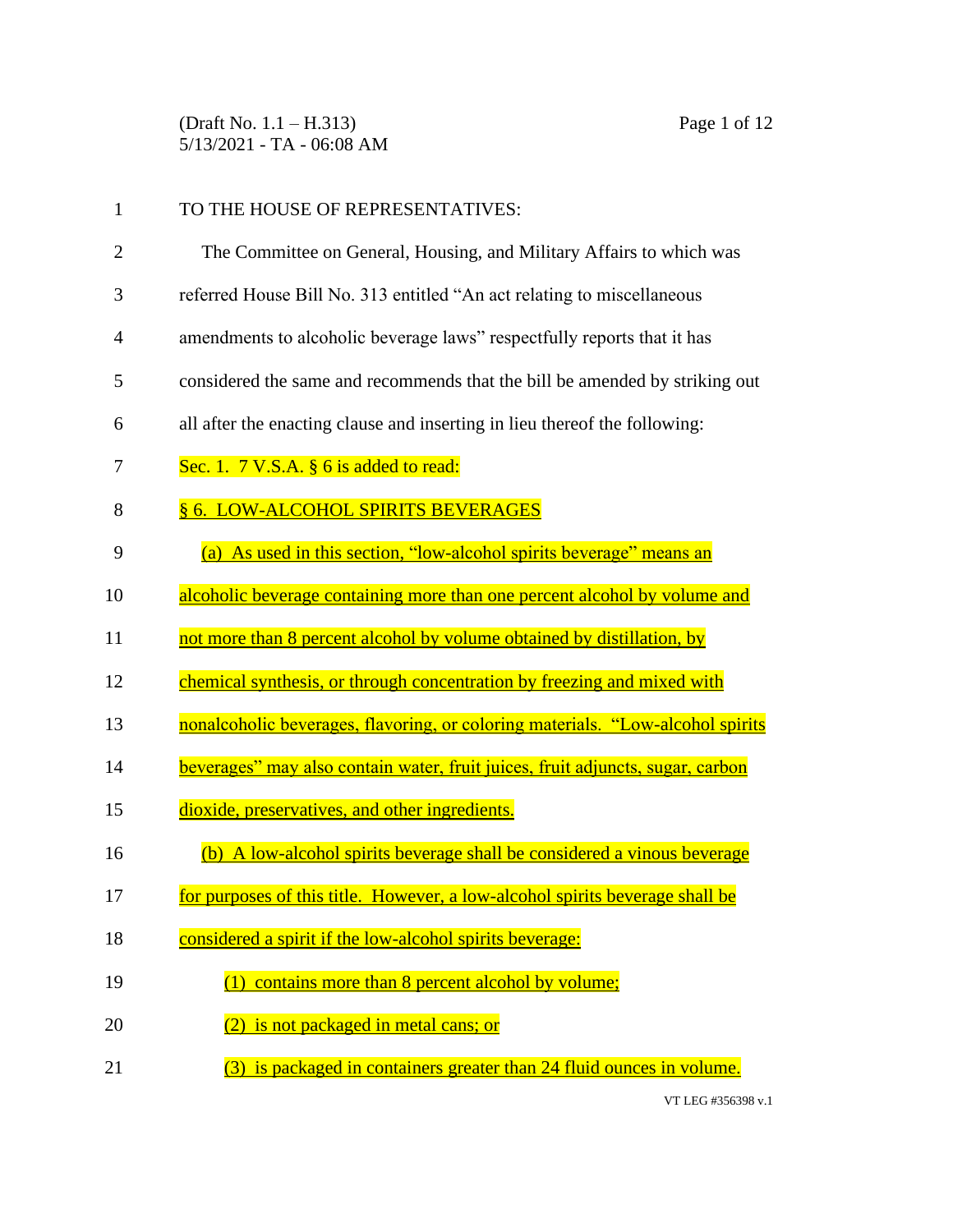(Draft No. 1.1 – H.313) Page 2 of 12 5/13/2021 - TA - 06:08 AM

| 1  | (c) The holder of a manufacturer's or rectifier's license that is permitted to      |
|----|-------------------------------------------------------------------------------------|
| 2  | operate a facility pursuant to subdivision $271(a)(1)(C)$ of this title may produce |
| 3  | low-alcohol spirits beverages.                                                      |
| 4  | (d) A low-alcohol spirits beverage shall be a "beverage" for purposes of 10         |
| 5  | <u>V.S.A. § 1521.</u>                                                               |
| 6  | Sec. 2. 7 V.S.A. § 204 is amended to read:                                          |
| 7  | § 204. APPLICATION AND RENEWAL FEES FOR LICENSES AND                                |
| 8  | PERMITS; DISPOSITION OF FEES                                                        |
| 9  | (a) The following fees shall be paid when applying for a new license or             |
| 10 | permit or to renew a license or permit:                                             |
| 11 | * * *                                                                               |
| 12 | $(6)$ For a third-class license, \$1,095.00 for an annual license and               |
| 13 | \$550.00 for a six-month license. For a stand-alone third-class license, the        |
| 14 | issuing municipality may assess an additional \$50.00 local processing fee.         |
| 15 | * * *                                                                               |
| 16 | (24) For a third-class license granted to the holder of a manufacturer's            |
| 17 | or rectifier's license, \$230.00.                                                   |
| 18 | (b) Except for fees collected for first-, second-, and third-class licenses, the    |
| 19 | fees collected pursuant to subsection (a) of this section shall be deposited in the |
| 20 | Liquor Control Enterprise Fund. The other fees shall be distributed as follows:     |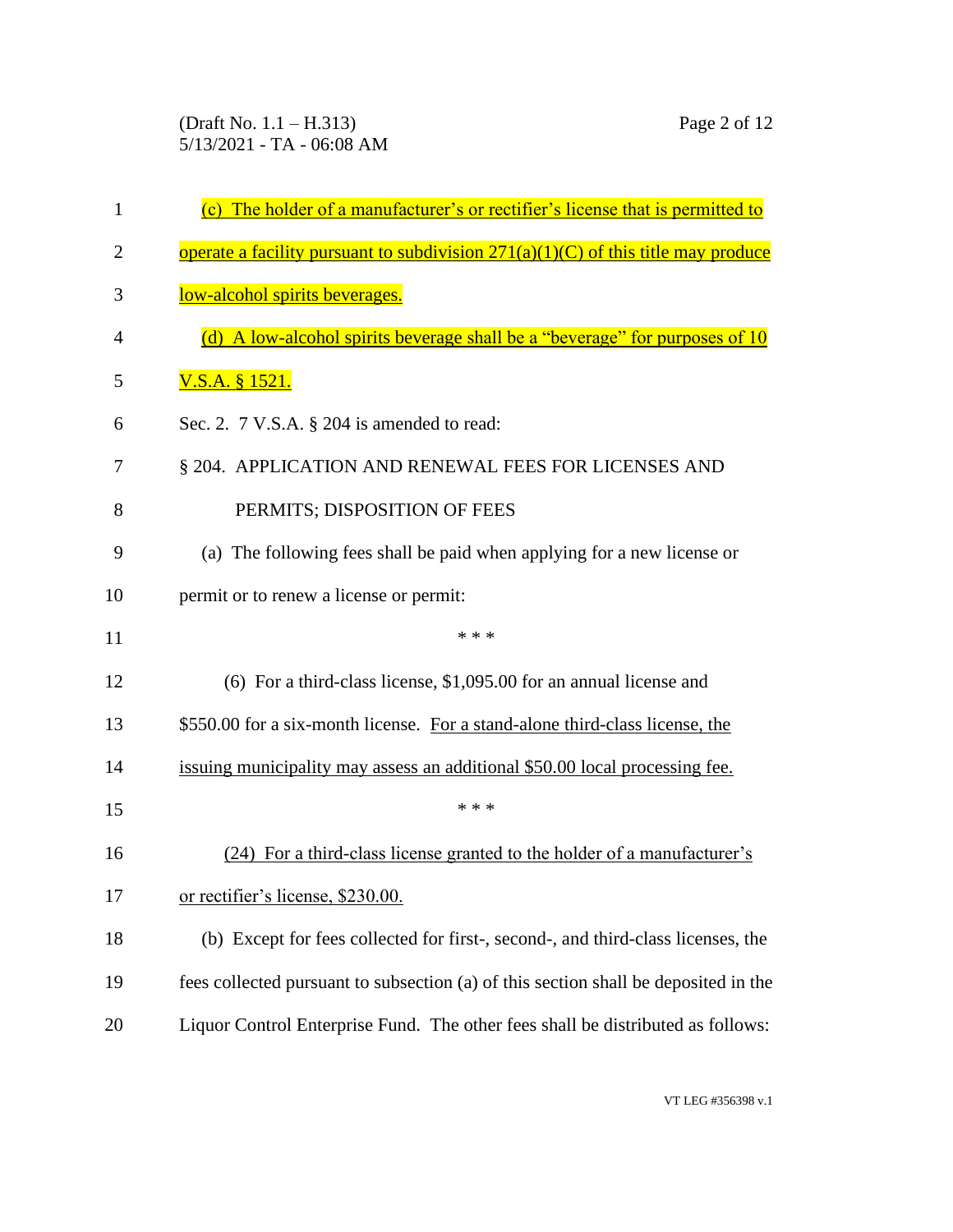#### (Draft No. 1.1 – H.313) Page 3 of 12 5/13/2021 - TA - 06:08 AM

| 1              | (1) Third-class license fees: 55 percent shall go to the Liquor Control           |
|----------------|-----------------------------------------------------------------------------------|
| $\overline{c}$ | Enterprise Fund, and 45 percent shall go to the General Fund and shall fund       |
| 3              | alcohol abuse prevention and treatment programs. The local processing fee for     |
| 4              | stand-alone third-class licenses shall be retained by the issuing municipality.   |
| 5              | * * *                                                                             |
| 6              | Sec. 3. 7 V.S.A. § 230 is added to read:                                          |
| 7              | § 230. SALE OF ALCOHOLIC BEVERAGES FOR OFF-PREMISES                               |
| 8              | <b>CONSUMPTION</b>                                                                |
| 9              | (a) The Board of Liquor and Lottery and the local control commissioners           |
| 10             | may authorize:                                                                    |
| 11             | (1) First- and third-class licensees to sell malt beverages, vinous               |
| 12             | beverages, and spirits-based prepared drinks for off-premises consumption.        |
| 13             | All sales of alcoholic beverages for off-premises consumption must be             |
| 14             | accompanied by a food order.                                                      |
| 15             | (2) Second-class licensees to provide curbside pickup of unopened                 |
| 16             | containers of the alcoholic beverages that the licensee is permitted to sell from |
| 17             | the licensed premises pursuant to section 222 of this subchapter.                 |
| 18             | (3) Fourth-class licensees to provide curbside pickup of unopened                 |
| 19             | containers of the alcoholic beverages that the licensee is permitted to sell from |
| 20             | the licensed location pursuant to section 224 of this subchapter.                 |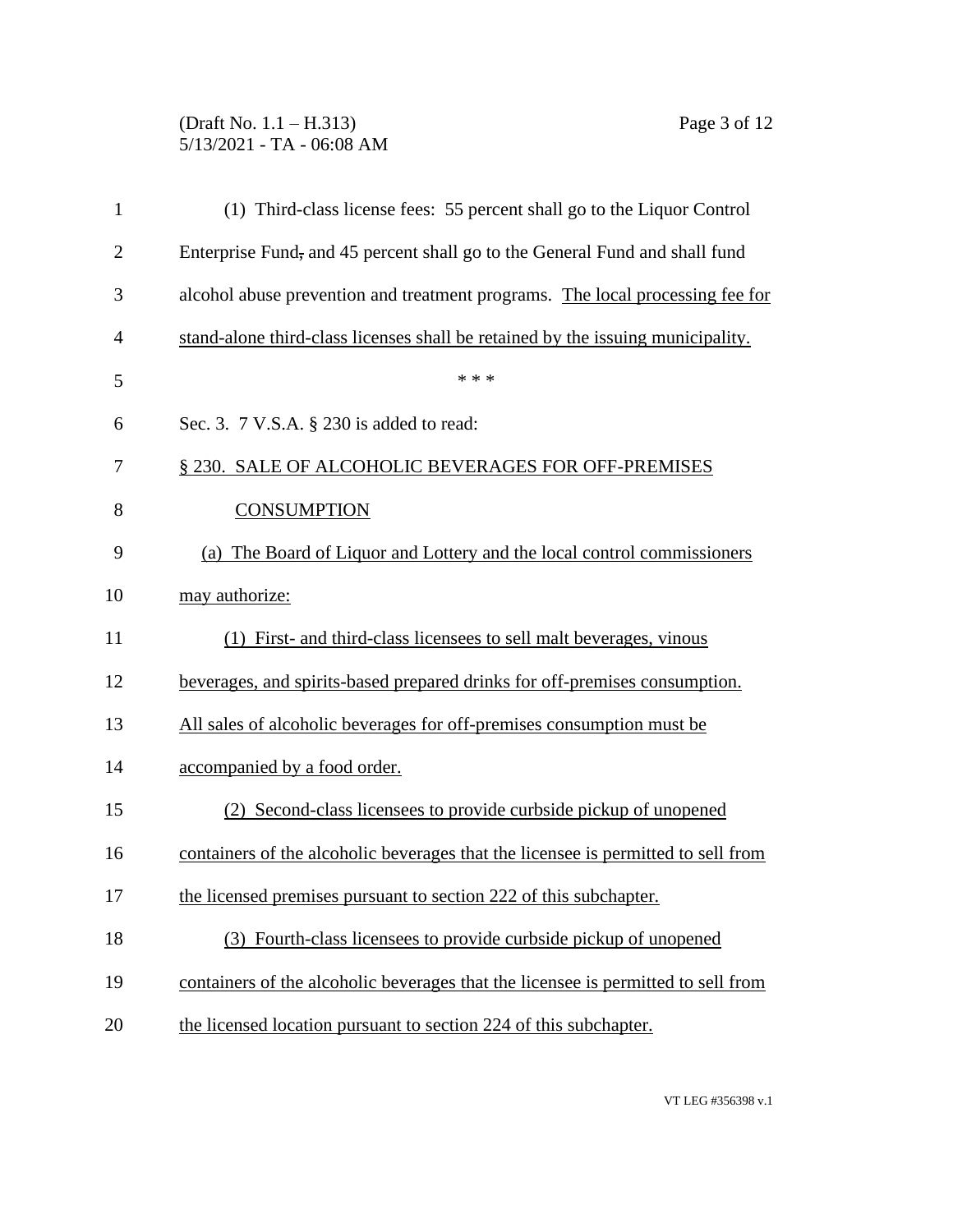## (Draft No. 1.1 – H.313) Page 4 of 12 5/13/2021 - TA - 06:08 AM

| $\mathbf{1}$   | (b) For any alcoholic beverage sold pursuant to subdivision $(a)(1)$ of this              |
|----------------|-------------------------------------------------------------------------------------------|
| $\overline{2}$ | section, the first- or third-class licensee shall provide the alcoholic beverage in       |
| 3              | a container:                                                                              |
| 4              | (1) with a securely affixed tamper-evident seal; and                                      |
| 5              | (2) bearing a label that:                                                                 |
| 6              | (A) states that the beverage contains alcohol; and                                        |
| 7              | (B) lists the ingredients and serving size.                                               |
| 8              | (c) A licensee may sell alcoholic beverages pursuant to this section                      |
| 9              | between 10:00 a.m. and 11:00 p.m.                                                         |
| 10             | (d) The Board of Liquor and Lottery may adopt rules and forms necessary                   |
| 11             | to implement this section.                                                                |
| 12             | Sec. 4. 7 V.S.A. § 253 is amended to read:                                                |
| 13             | § 253. FESTIVAL PERMITS                                                                   |
| 14             | * * *                                                                                     |
| 15             | (b) $\left( +\right)$ A festival required to be permitted under this section is any event |
| 16             | that is open to the public for which the primary purpose is to serve one or more          |
| 17             | of the following: malt beverages, vinous beverages, fortified wines, or spirits.          |
| 18             | (c) A festival permit holder is permitted to conduct an event that is open to             |
| 19             | the public at which one or more of the following are served: malt beverages,              |
| 20             | vinous beverages, fortified wines, or spirits.                                            |
| 21             | (d) The permit holder shall ensure the following:                                         |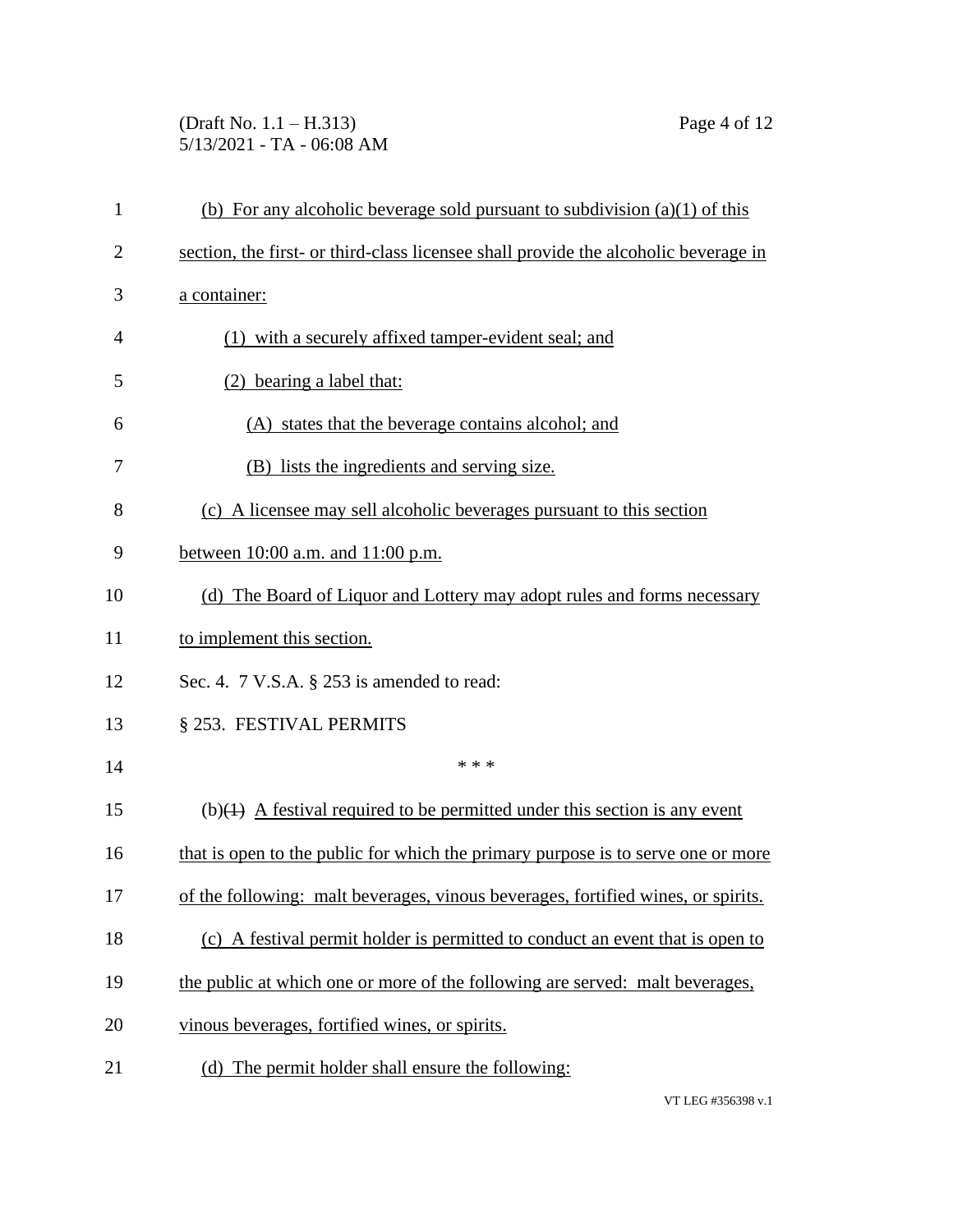# (Draft No. 1.1 – H.313) Page 5 of 12 5/13/2021 - TA - 06:08 AM

| $\mathbf{1}$   | (1) Attendees at the festival shall be required to pay an entry fee of not       |
|----------------|----------------------------------------------------------------------------------|
| $\overline{2}$ | less than $$5.00.$                                                               |
| 3              | $(2)(A)$ Malt beverages for sampling shall be offered in glasses that            |
| $\overline{4}$ | contain not more than 12 ounces with not more than 60 ounces served to any       |
| 5              | patron at one event.                                                             |
| 6              | (B) Vinous beverages for sampling shall be offered in glasses that               |
| 7              | contain not more than five ounces with not more than 25 ounces served to any     |
| 8              | patron at one event.                                                             |
| 9              | (C) Fortified wines for sampling shall be offered in glasses that                |
| 10             | contain not more than three ounces with not more than 15 ounces served to any    |
| 11             | patron at one event.                                                             |
| 12             | (D) Spirits for sampling shall be offered in glasses that contain not            |
| 13             | more than one ounce with not more than five ounces served to any patron at       |
| 14             | one event.                                                                       |
| 15             | (E) Patrons attending a festival where combinations of malt, vinous,             |
| 16             | fortified wines, or spirits are mutually sampled shall not be served more than a |
| 17             | combined total of six U.S. standard drinks containing 3.6 fluid ounces or        |
| 18             | 84 grams of pure ethyl alcohol.                                                  |
| 19             | (3) The event shall be conducted in compliance with all the                      |
| 20             | requirements of this title.                                                      |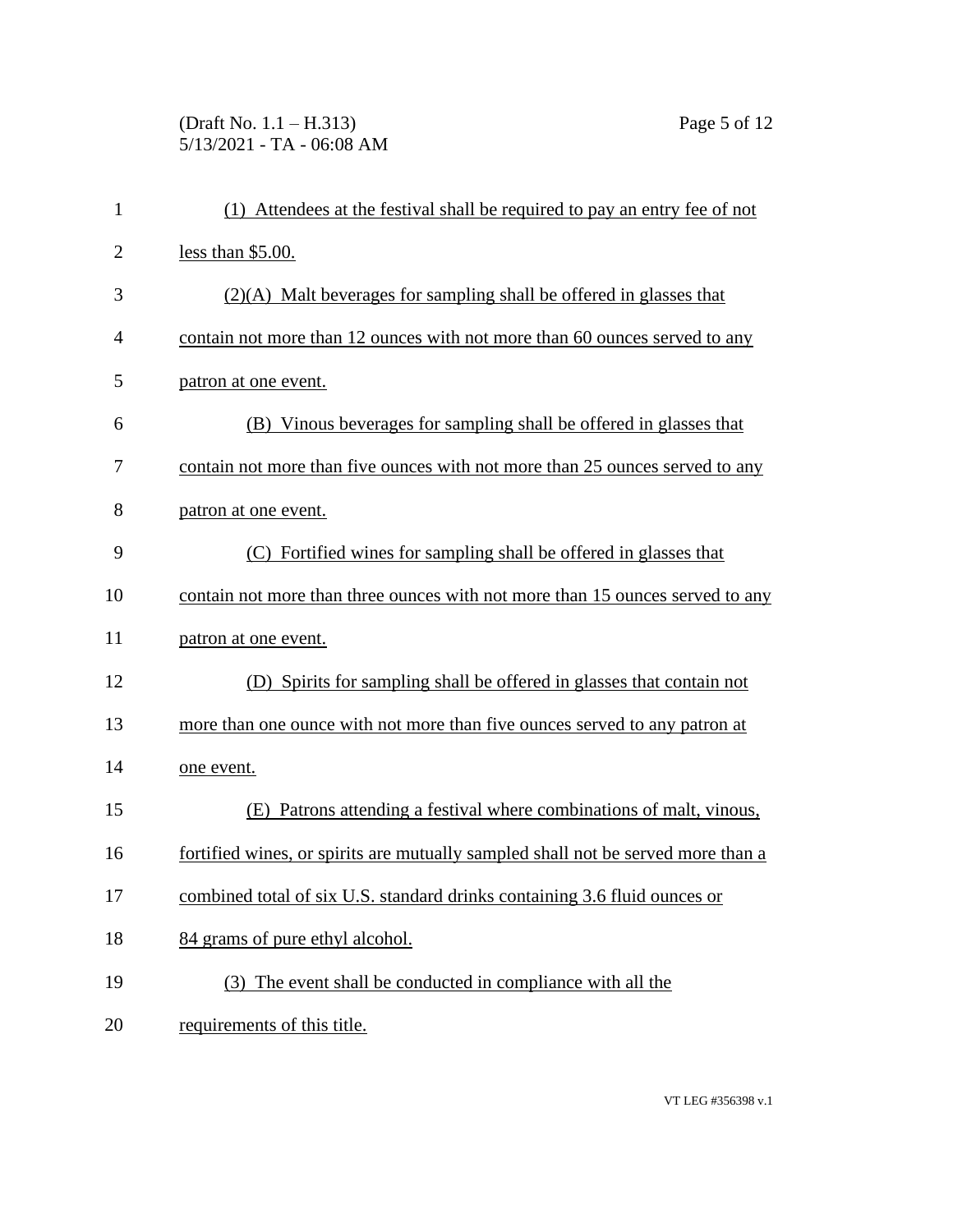### (Draft No. 1.1 – H.313) Page 6 of 12 5/13/2021 - TA - 06:08 AM

| $\mathbf{1}$   | $(e)(1)$ A festival permit holder may purchase invoiced volumes of malt or                      |
|----------------|-------------------------------------------------------------------------------------------------|
| $\overline{2}$ | vinous beverages directly from a manufacturer or packager licensed in                           |
| 3              | Vermont, or a manufacturer or packager that holds a federal Basic Permit or                     |
| $\overline{4}$ | Brewers Notice or evidence of licensure in a foreign country that is satisfactory               |
| 5              | to the Board.                                                                                   |
| 6              | (2) The invoiced volumes of malt or vinous beverages may be                                     |
| 7              | transported to the site and sold by the glass to the public by the permit holder                |
| 8              | or its employees and volunteers only during the event.                                          |
| 9              | $\overline{(e)(f)}$ A festival permit holder shall be subject to the provisions of this title,  |
| 10             | including section 214 of this title, and the rules of the Board regarding the sale              |
| 11             | of the alcoholic beverages and shall pay the tax on the malt or vinous                          |
| 12             | beverages pursuant to section 421 of this title.                                                |
| 13             | $\left(\frac{d}{g}\right)$ A person shall be granted no not more than four festival permits per |
| 14             | year, and each permit shall be valid for no not more than four consecutive                      |
| 15             | days.                                                                                           |
| 16             | Sec. 5. 7 V.S.A. § 256 is amended to read:                                                      |
| 17             | § 256. PROMOTIONAL TASTINGS FOR LICENSEES                                                       |
| 18             | $(a)(1)$ At the request of a first- or second-class licensee, a holder of a                     |
| 19             | manufacturer's, rectifier's, or wholesale dealer's license may distribute without               |
| 20             | charge to the first- or second-class licensee's management and staff, provided                  |
|                |                                                                                                 |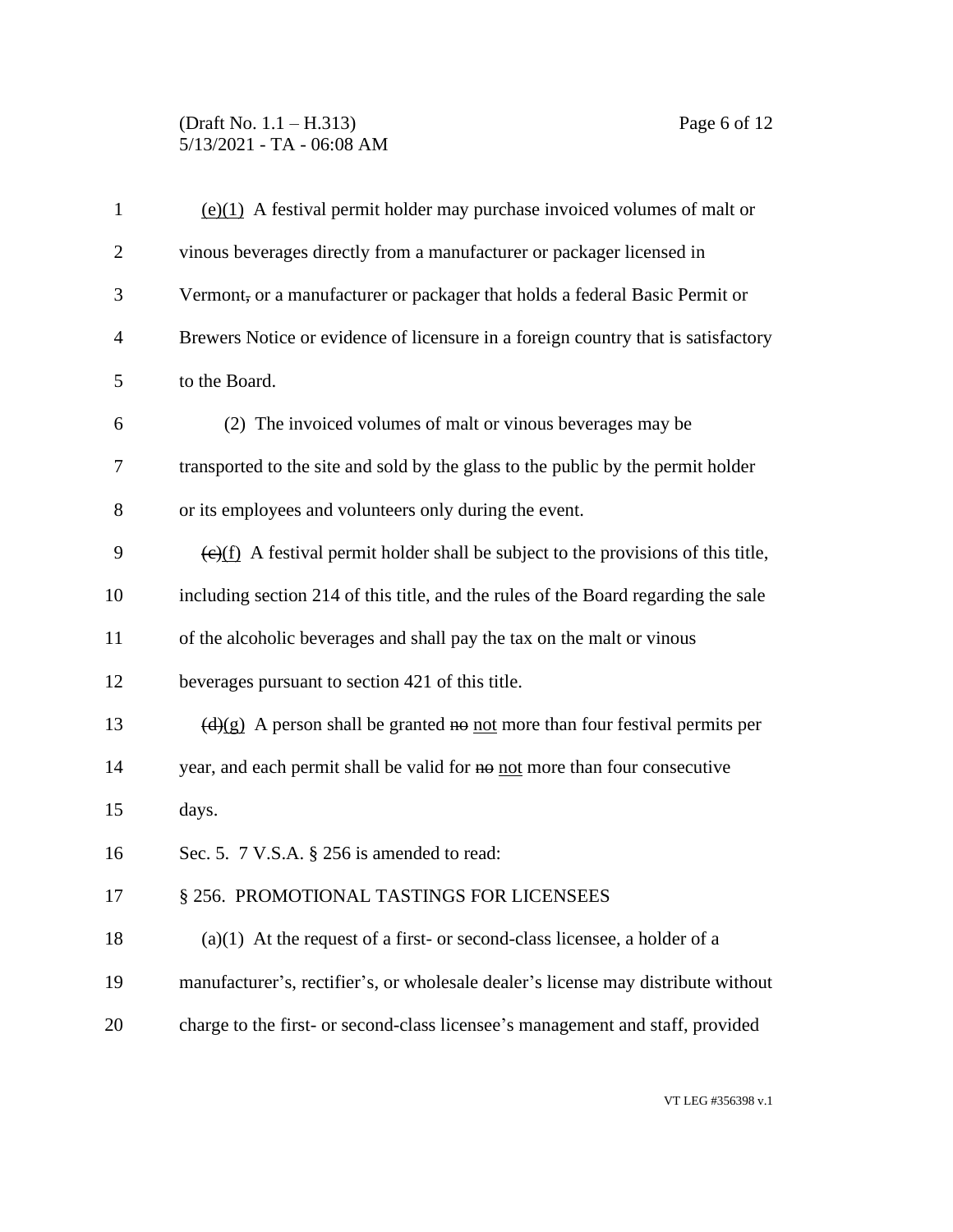### (Draft No. 1.1 – H.313) Page 7 of 12 5/13/2021 - TA - 06:08 AM

| $\mathbf{1}$   | they are of legal age and are off duty for the rest of the day, two ounces per      |
|----------------|-------------------------------------------------------------------------------------|
| $\overline{2}$ | person of vinous or malt beverages for the purpose of promoting the beverage.       |
| 3              | (2) At the request of a holder of a third-class license, a manufacturer or          |
| 4              | rectifier of spirits or fortified wines may distribute without charge to the third- |
| 5              | class licensee's management and staff, provided they are of legal age and are       |
| 6              | off duty for the rest of the day, one-quarter ounce of each beverage and no not     |
| 7              | more than a total of one ounce to each individual for the purpose of promoting      |
| 8              | the beverage.                                                                       |
| 9              | (3) No permit is required for a tasting pursuant to this subsection, but            |
| 10             | written notice of the event shall be provided to the Division of Liquor Control     |
| 11             | at least two days prior to the date of the tasting.                                 |
| 12             | * * *                                                                               |
| 13             | Sec. 6. 7 V.S.A. 277a is added to read:                                             |
| 14             | <u>§ 277a. SPIRITS CONSUMER SHIPPING LICENSE</u>                                    |
| 15             | (a) An in-state or out-of-state consumer shipping license may be granted to         |
| 16             | a manufacturer or rectifier of spirits or fortified wines in the same manner as a   |
| 17             | manufacturer or rectifier of malt or vinous beverages pursuant to section 277       |
| 18             | of this title. An in-state or out-of-state spirits or fortified wines consumer      |
| 19             | shipping license may only be granted to a manufacturer that meets all the           |
| 20             | requirements of section 277 and 279 of this title.                                  |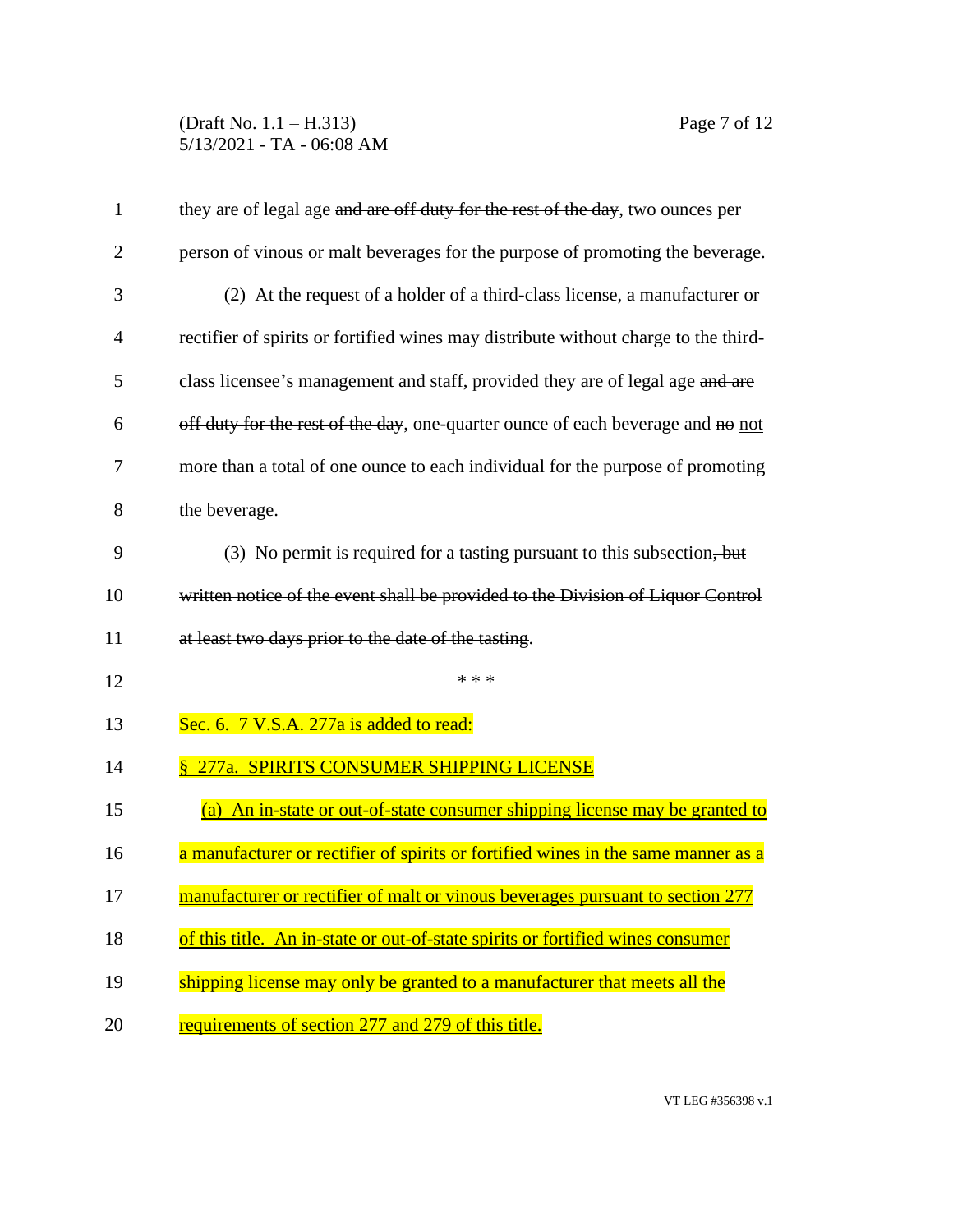| 1              | (b) The holder of a consumer shipping license that ships fortified wines or     |
|----------------|---------------------------------------------------------------------------------|
| $\overline{2}$ | spirits shall:                                                                  |
| 3              | (1) register each product intended for sale within the State and affirm         |
| 4              | that it is the brand owner for each product registered;                         |
| 5              | (2) submit each product registration to the Division on a form prescribed       |
| 6              | by the Division; and                                                            |
| 7              | (3) sell the fortified wines or spirits at the prevailing retail price set by   |
| 8              | the Department.                                                                 |
| 9              | (c) The product registrations required by subsection (b) of this section shall  |
| 10             | remain valid provided the spirits or fortified wines consumer shipping license  |
| 11             | is valid. In the event of a change of ownership, the new owner shall renew the  |
| 12             | registration with the Division.                                                 |
| 13             | (d) In any calendar year, a spirits or fortified wines consumer shipping        |
| 14             | licensee shall not ship to any one Vermont resident more than:                  |
| 15             | $(1)$ 12 cases of fortified wines containing not more than 29 gallons of        |
| 16             | fortified wines; or                                                             |
| 17             | (2) four cases of spirits containing not more than three gallons of spirits.    |
| 18             | (e) Notwithstanding subdivision $279(4)$ of this title, the holder of a spirits |
| 19             | or fortified wines consumer shipping license shall submit to the Division       |
| 20             | quarterly reports containing the information required by subdivision 279(4).    |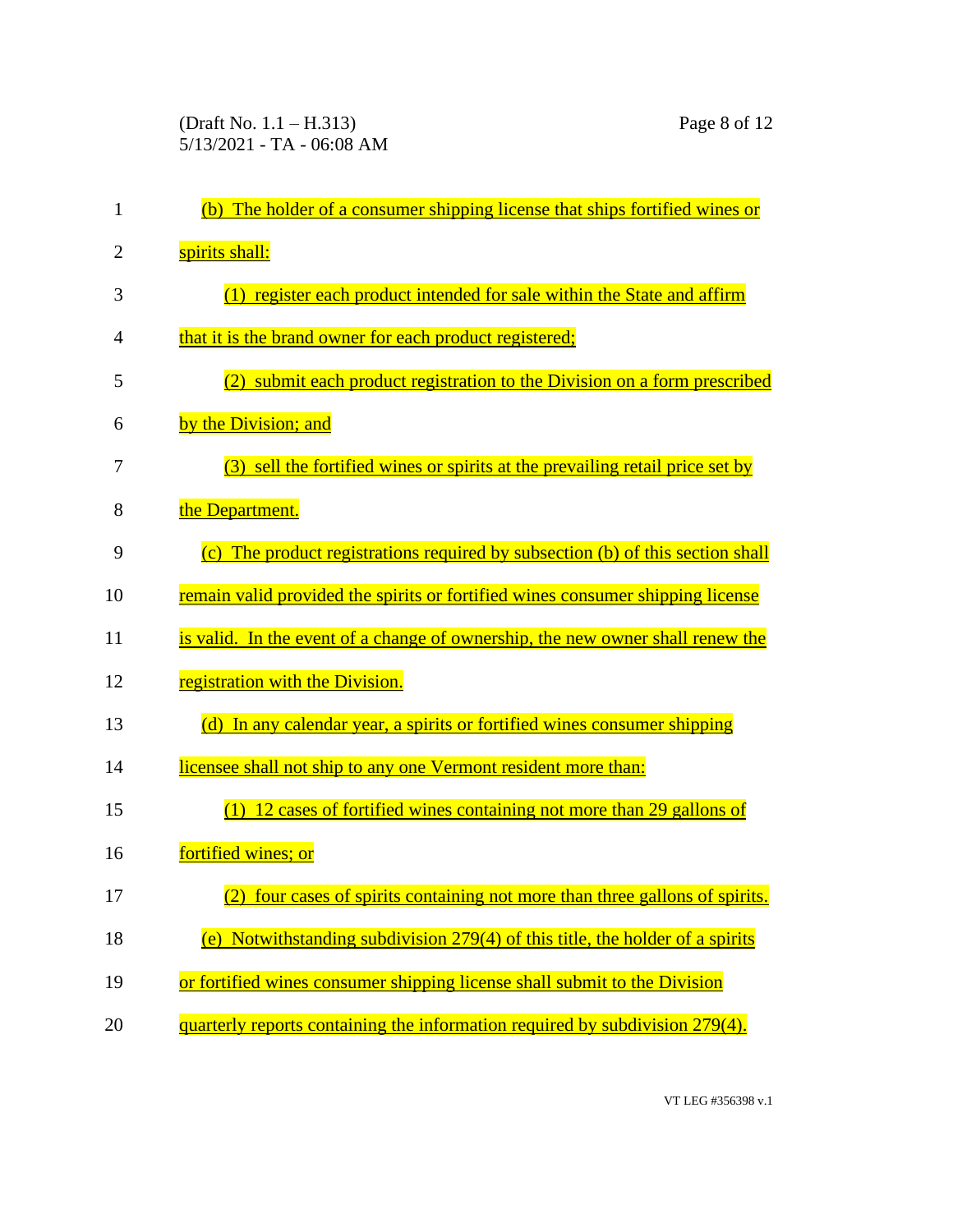(Draft No. 1.1 – H.313) Page 9 of 12 5/13/2021 - TA - 06:08 AM

| 1            | Sec. 7. FEE REDUCTION FOR RENEWAL OF FIRST-AND THIRD-                             |
|--------------|-----------------------------------------------------------------------------------|
| $\mathbf{2}$ | CLASS LICENSES BY CLUBS; TEMPORARY PROVISION                                      |
| 3            | Notwithstanding 7 V.S.A. $\S 204(a)(4)$ and (6), in the year 2021, the first-     |
| 4            | and third-class license renewal fees shall be waived for any club as defined in   |
| 5            | <u>7 V.S.A. § 2.</u>                                                              |
| 6            | Sec. 8. REPORT; SPORTS BETTING STUDY                                              |
| 7            | (a) On or before October 15, 2021, the Office of Legislative Counsel and          |
| 8            | the Joint Fiscal Office shall submit a written report to the House Committee on   |
| 9            | General, Housing, and Military Affairs and the Senate Committee on                |
| 10           | Economic Development, Housing and General Affairs concerning the current          |
| 11           | state of the regulated sports betting market in the United States. In particular, |
| 12           | the report shall examine and analyze:                                             |
| 13           | (1) the sports betting laws in each state that has an active or proposed          |
| 14           | sports betting market;                                                            |
| 15           | (2) studies carried out by other states concerning the legalization,              |
| 16           | taxation, and regulation of sports betting;                                       |
| 17           | (3) the models for regulation of sports betting that are currently                |
| 18           | operating in other states, including a summary of the tax or revenue sharing      |
| 19           | structures used in each state;                                                    |
| 20           | (4) for each state with an active sports betting market, the state revenue        |
| 21           | resulting from sports betting; and                                                |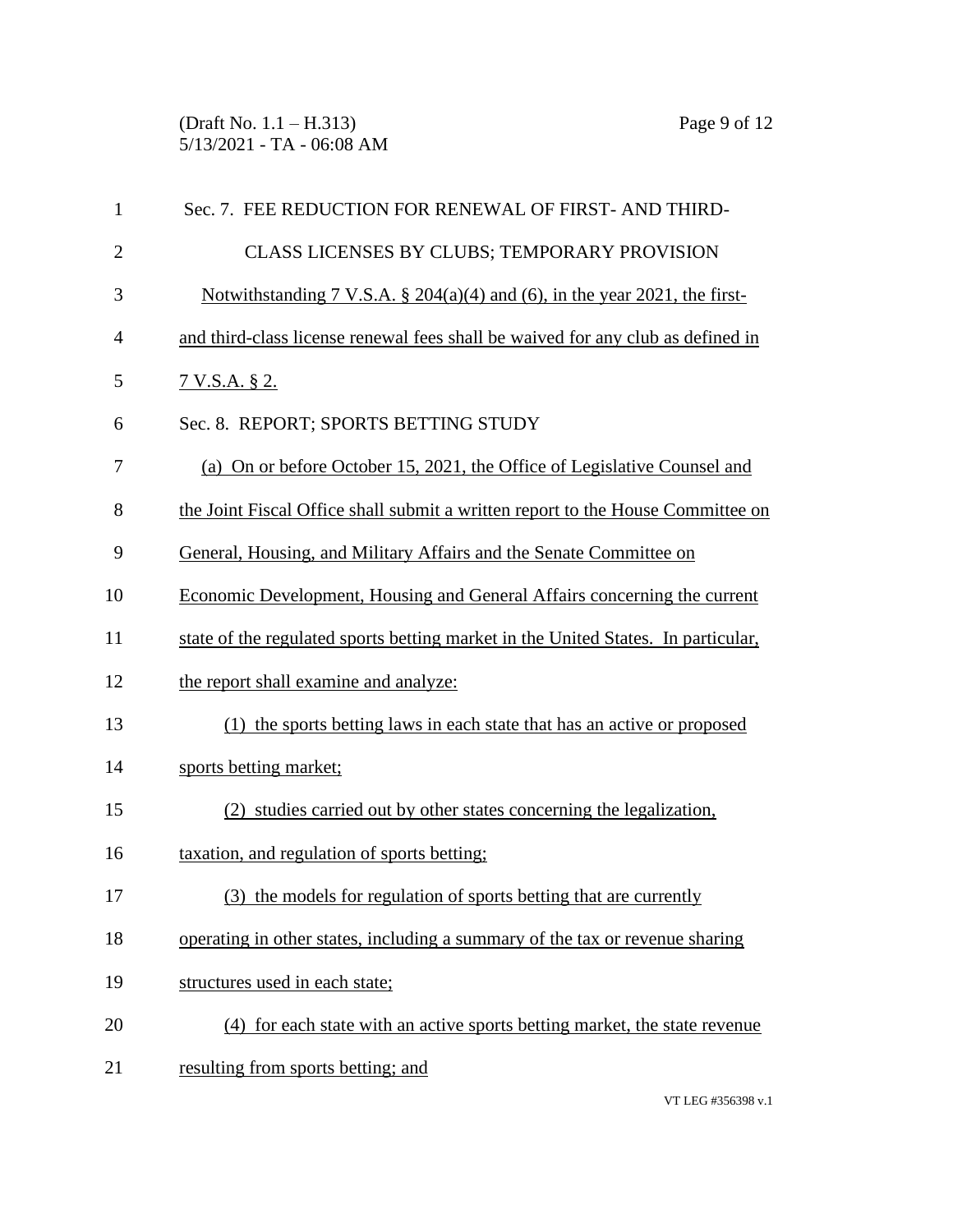(Draft No. 1.1 – H.313) Page 10 of 12 5/13/2021 - TA - 06:08 AM

| $\mathbf{1}$   | any reports or information concerning impacts on problem gaming in<br>(5)                 |
|----------------|-------------------------------------------------------------------------------------------|
| $\overline{2}$ | the states with regulated sports betting markets.                                         |
| 3              | (b) In the preparation of the report, the Office of Legislative Counsel and               |
| 4              | the Joint Fiscal Office shall solicit input from the Department of Liquor and             |
| 5              | Lottery, the Department of Taxes, the Office of the Attorney General, and                 |
| 6              | other stakeholders.                                                                       |
| 7              | Sec. 9. REPORTS; DEPARTMENT OF LIQUOR AND LOTTERY; 2023                                   |
| 8              | <b>SUNSETS</b>                                                                            |
| 9              | (a) On or before January 15, 2023, the Department of Liquor and Lottery                   |
| 10             | shall submit the following reports to the Senate Committee on Economic                    |
| 11             | Development, Housing and General Affairs and the House Committee on                       |
| 12             | <b>General, Housing, and Military Affairs:</b>                                            |
| 13             | (1) A report concerning the sale of alcoholic beverages for delivery and                  |
| 14             | curbside pickup by first-, second-, third-, and fourth-class licensees. The               |
| 15             | report shall include an analysis of:                                                      |
| 16             | the economic impact on the licensees that were approved to sell<br>(A)                    |
| 17             | alcoholic beverages pursuant to 7 V.S.A. § 230; and                                       |
| 18             | the impact on public safety and compliance with the State's<br>(B)                        |
| 19             | alcoholic beverage laws.                                                                  |
| 20             | A report concerning the economic impact of the retail sale of low-                        |
| 21             | alcohol spirits beverages pursuant to $7 \text{ V.S.A. }$ \$ 6, including any information |

VT LEG #356398 v.1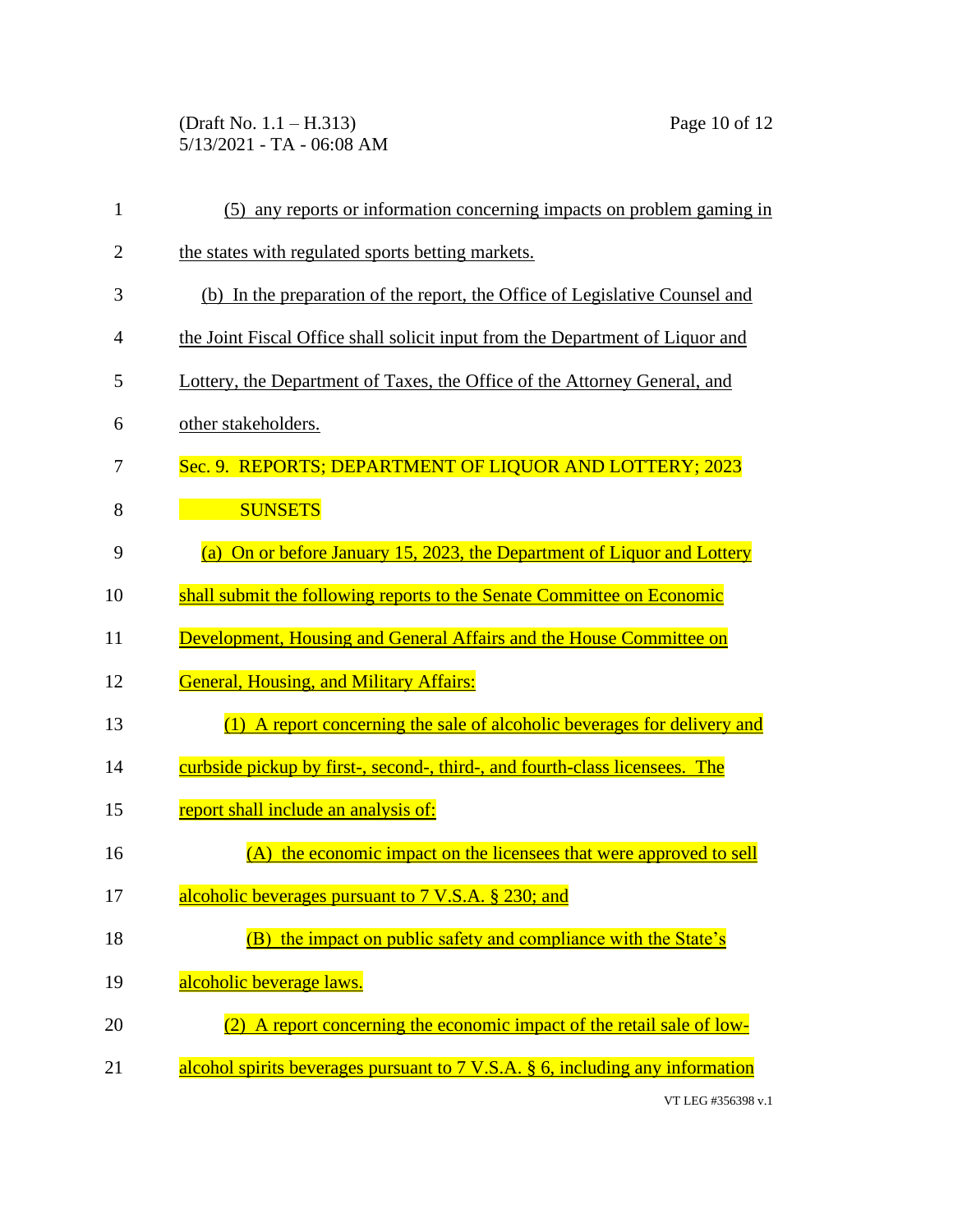(Draft No. 1.1 – H.313) Page 11 of 12 5/13/2021 - TA - 06:08 AM

| $\mathbf{1}$ | the Department deems necessary to evaluate the impact of $7 \text{ V.S.A. }$ $\frac{6}{9}$ on the |
|--------------|---------------------------------------------------------------------------------------------------|
| 2            | alcoholic beverages market.                                                                       |
| 3            | (3) A report concerning the spirits and fortified wines consumer                                  |
| 4            | shipping license program, including information concerning the number of                          |
| 5            | licensees, the volume of direct to consumer sales, and any impact on                              |
| 6            | compliance with the State's alcoholic beverage laws.                                              |
| 7            | (b) For the report required by subdivision $(a)(1)$ of this section, the                          |
| 8            | Department shall collect data from licensees that is sufficient to demonstrate                    |
| 9            | the economic impact of the authority granted to the licensees pursuant to 7                       |
| 10           | V.S.A. § 230.                                                                                     |
| 11           | Sec. 10. REPEALS                                                                                  |
| 12           | The following are repealed on July 1, 2023:                                                       |
| 13           | $(1)$ 7 V.S.A. § 6 (low-alcohol spirits beverages);                                               |
| 14           | (2) 7 V.S.A. § 230 (sale of alcoholic beverages for off-premises                                  |
| 15           | consumption); and                                                                                 |
| 16           | (3) 7 V.S.A. § 277a (spirits and fortified wines consumer shipping                                |
| 17           | license).                                                                                         |
| 18           | Sec. 11. EFFECTIVE DATES                                                                          |
| 19           | This act shall take effect on July 1, 2021, except that this section and Sec. 7                   |
| 20           | (fee reduction for first- and third-class licenses) shall take effect on passage.                 |
| 21           |                                                                                                   |